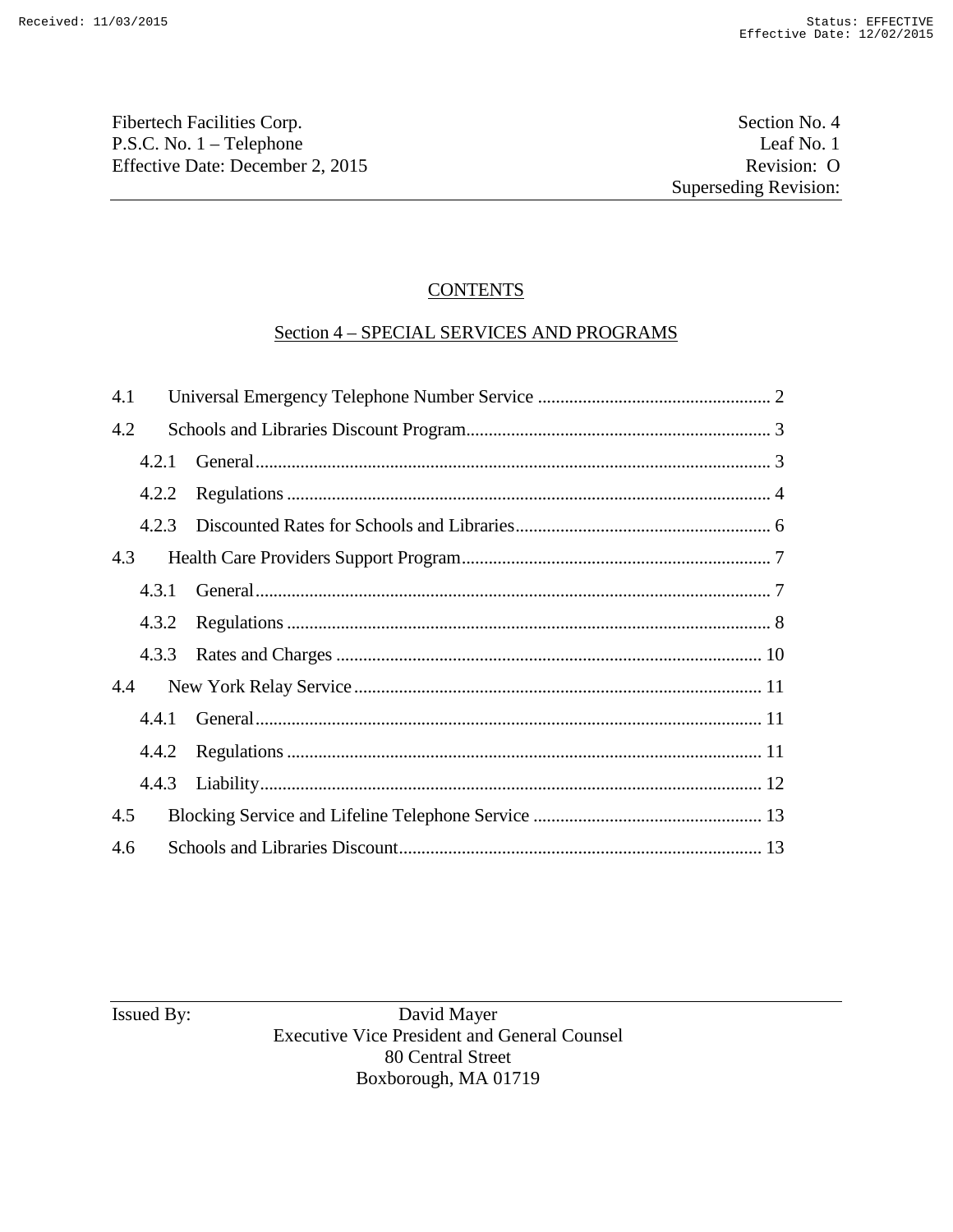Fibertech Facilities Corp. Section No. 4 P.S.C. No. 1 – Telephone Leaf No. 2 Effective Date: December 2, 2015 Revision: O

Superseding Revision:

## Section 4 – SPECIAL SERVICES AND PROGRAMS

### **4.1 UNIVERSAL EMERGENCY TELEPHONE NUMBER SERVICE**

Universal Emergency Telephone Number Service (911 Service) is an arrangement of Company central office and trunking facilities whereby any telephone user who dials the number 911 will reach the emergency report center for the telephone from which the number is dialed or will be routed to an operator if all lines to an emergency report center are busy. If no emergency report center customer exists for a central office entity, a telephone user who dials the number 911 will be routed to an operator. The telephone user who dials the 911 number will not be charged for the call.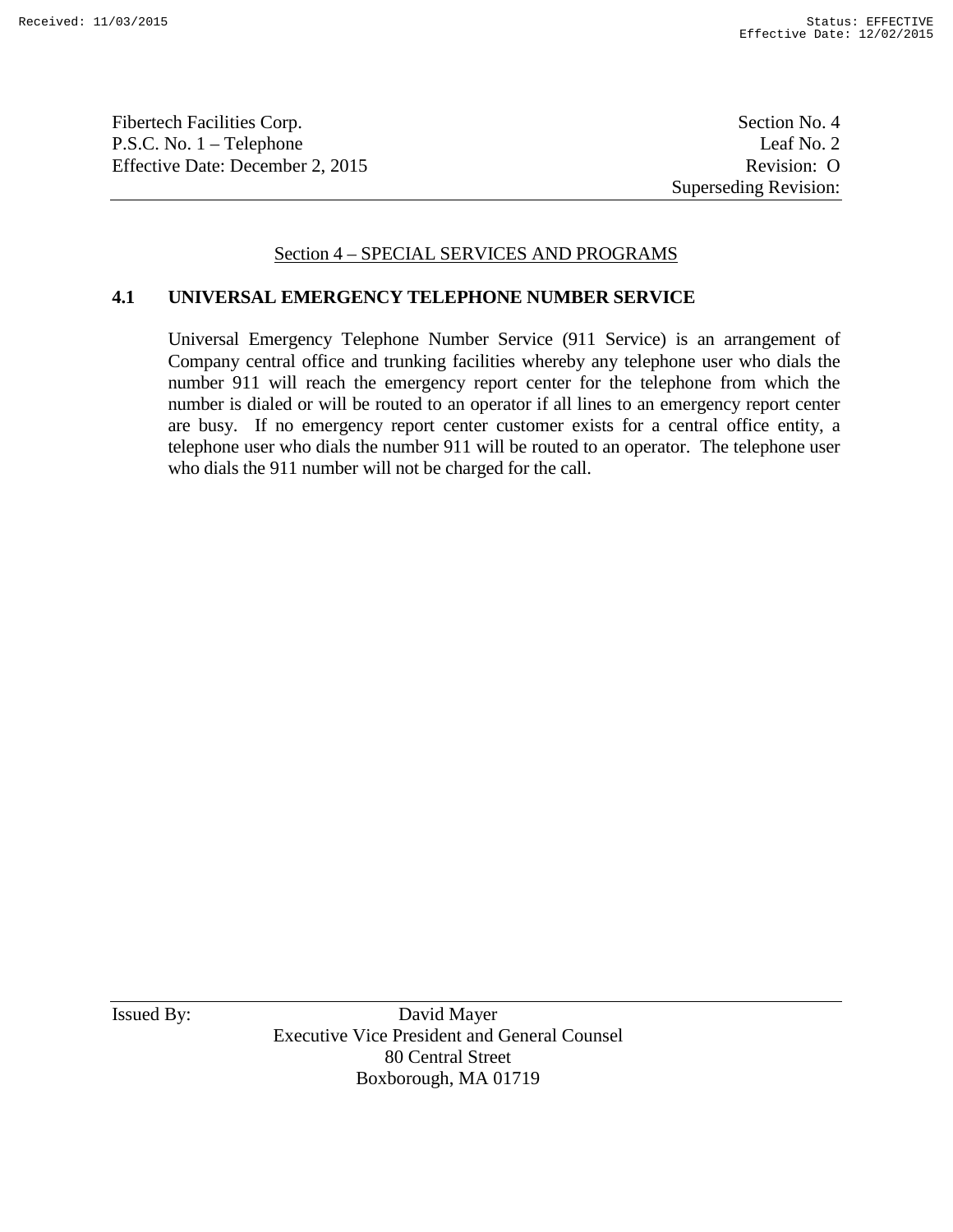Fibertech Facilities Corp. Section No. 4 P.S.C. No. 1 – Telephone Leaf No. 3 Effective Date: December 2, 2015 Revision: O

Superseding Revision:

#### Section 4 – SPECIAL SERVICES AND PROGRAMS

#### **4.2 SCHOOLS AND LIBRARIES DISCOUNT PROGRAM**

#### 4.2.1 General

The Schools and Libraries Discount Program permits eligible schools (public and private, grades Kindergarten through 12) and libraries to purchase the Company services offered in this tariff and the (additional company tariff references, if appropriate) at a discounted rate, in accordance with the Rules adopted by the Federal Communications Commission (FCC) in its Universal Service Order 97-157, issued May 8, 1997 and the New York State Public Service Commission in its Opinion and Order 97-11 Adopting Discounts for Services for Schools and Libraries, issued June 25, 1997. The Rules are codified at 47 Code of Federal Regulation (C.F.R.) 54.500 et. seq.

As indicated in the Rules, the discounts will be between 20 and 90 percent of the prediscount price, which is the price of services to schools and libraries prior to application of a discount. The level of discount will be based on an eligible school or librarys level of economic disadvantage and by its location in either an urban or rural area. A schools level of economic disadvantage will be determined by the percentage of its students eligible for participation in the national school lunch program, and a librarys level of economic disadvantage will be calculated on the basis of school lunch eligibility in the public school district in which the library is located. A nonpublic school may use either eligibility for the national school lunch program or other federally approved alternative measures to determine its level of economic disadvantage. To be eligible for the discount, schools and libraries will be required to comply with the terms and conditions set forth in the Rules. Discounts are available only to the extent that they are funded by the federal universal service fund. Schools and libraries may aggregate demand with other eligible entities to create a consortium.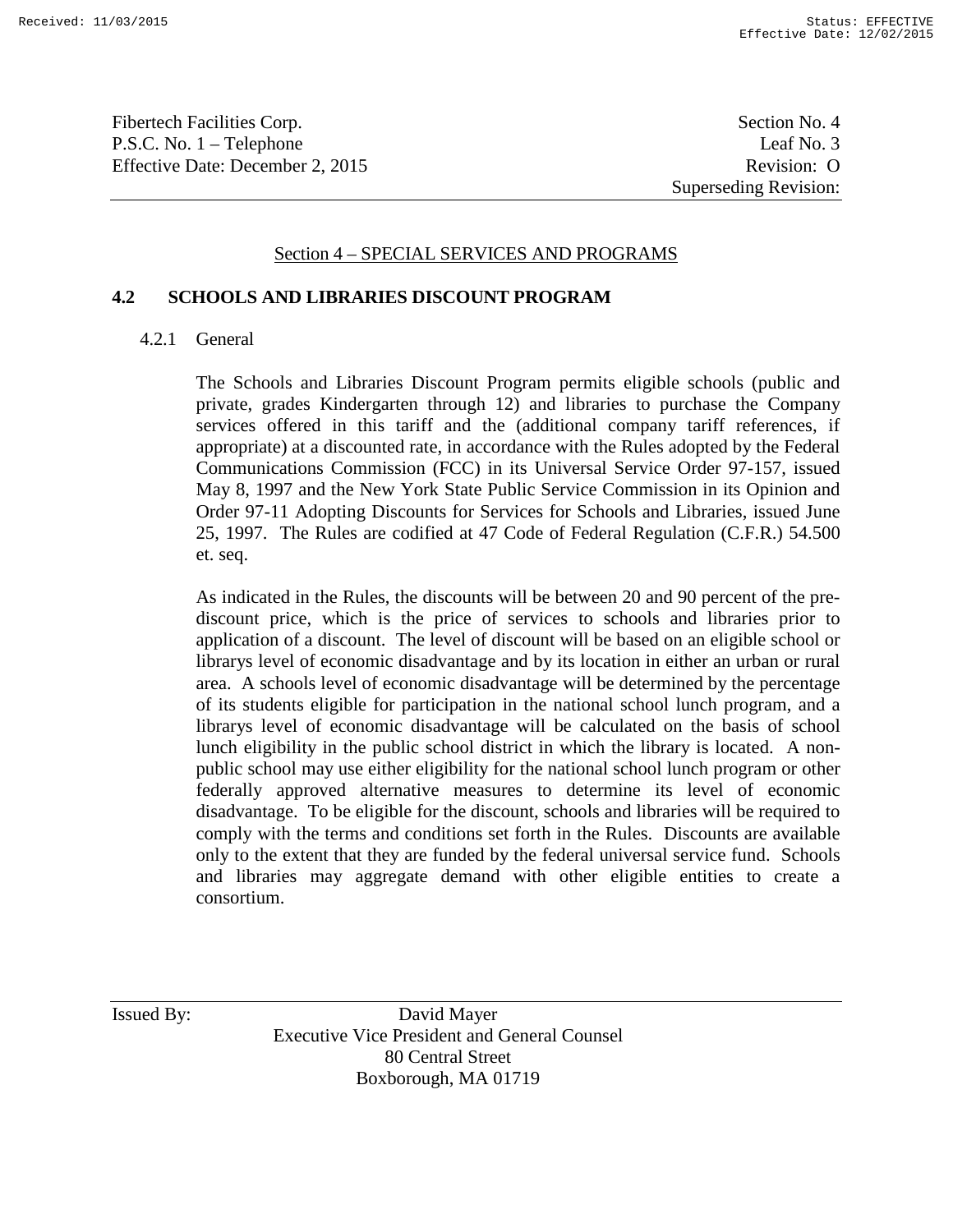Fibertech Facilities Corp. Section No. 4 P.S.C. No. 1 – Telephone Leaf No. 4 Effective Date: December 2, 2015 Revision: O

# Section 4 – SPECIAL SERVICES AND PROGRAMS

### **4.2 SCHOOLS AND LIBRARIES DISCOUNT PROGRAM (Cont'd)**

- 4.2.2 Regulations
	- 4.2.2.A Obligation of eligible schools and libraries

#### 4.2.2.A.1 Requests for service

- 1. Schools and libraries and consortia shall participate in a competitive bidding process for all services eligible for discounts, in accordance with any state and local procurement rules.
- 2. Schools and libraries and consortia shall submit requests for services to the Schools and Libraries Corporation, as designated by the FCC, and follow established procedures.
- 3. Services requested will be used for educational purposes.
- 4. Services will not be sold, resold or transferred in consideration for money or any other thing of value.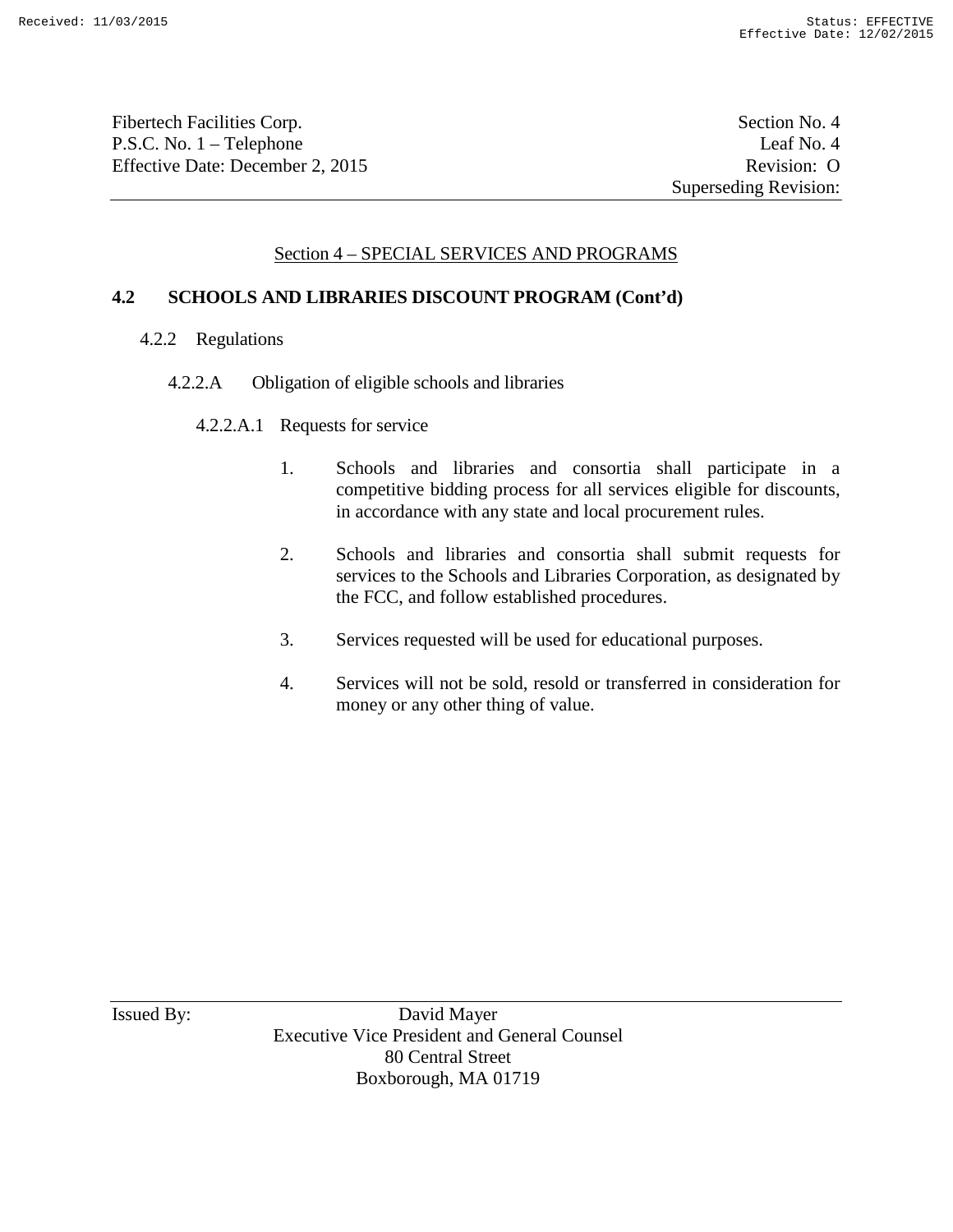Fibertech Facilities Corp. Section No. 4 P.S.C. No. 1 – Telephone Leaf No. 5 Effective Date: December 2, 2015 Revision: O

## Section 4 – SPECIAL SERVICES AND PROGRAMS

### **4.2 SCHOOLS AND LIBRARIES DISCOUNT PROGRAM (Cont'd)**

- 4.2.2 Regulations (Cont'd)
	- 4.2.2.B Obligations of the Company
		- 4.2.2.B.1 The Company will offer discounts to eligible schools and libraries on commercially available telecommunications services contained in this tariff. Those services contained in this tariff which are excluded from the discount program, in accordance with the Rules, are included as an attachment to this tariff.
		- 4.2.2.B.2 The Company will offer services to eligible schools, libraries and consortia at prices no higher than the lowest price it charges to similarly situated non-residential customers for similar services (lowest corresponding price).
		- 4.2.2.B.3 In competitive bidding situations, the Company may offer flexible pricing or rates other than in this tariff, where specific flexible pricing arrangements are allowed, subject to New York State Public Service Commission approval.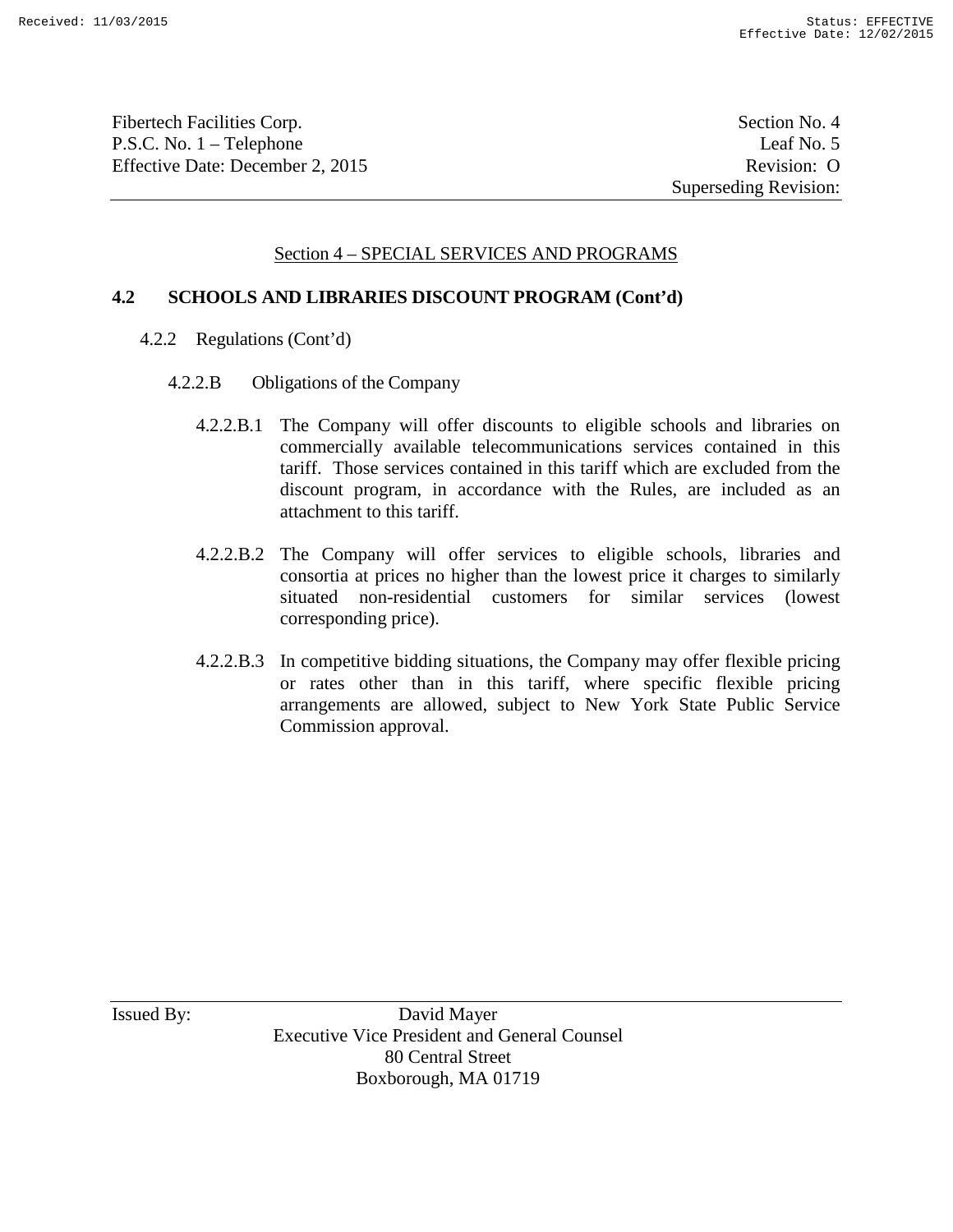Fibertech Facilities Corp. Section No. 4 P.S.C. No. 1 – Telephone Leaf No. 6 Effective Date: December 2, 2015 Revision: O

## Section 4 – SPECIAL SERVICES AND PROGRAMS

### **4.2 SCHOOLS AND LIBRARIES DISCOUNT PROGRAM (Cont'd)**

- 4.2.3 Discounted Rates for Schools and Libraries
	- 4.2.3.A Discounts for eligible schools and libraries and consortia shall be set as a percentage from the pre-discount price, which is the price of services to schools and libraries prior to application of a discount.
	- 4.2.3.B The discount rate will be applied to eligible intrastate services purchased by eligible schools, libraries or consortia.
	- 4.2.3.C The discount rate is based on each school or library's level of economic disadvantage as determined in accordance with the FCC Order or other federally approved alternative measures (as permitted by the Rules) and by its location in either an urban or rural area.
	- 4.2.3.D The discount matrix for eligible schools, libraries and consortia is included as an attachment to this tariff.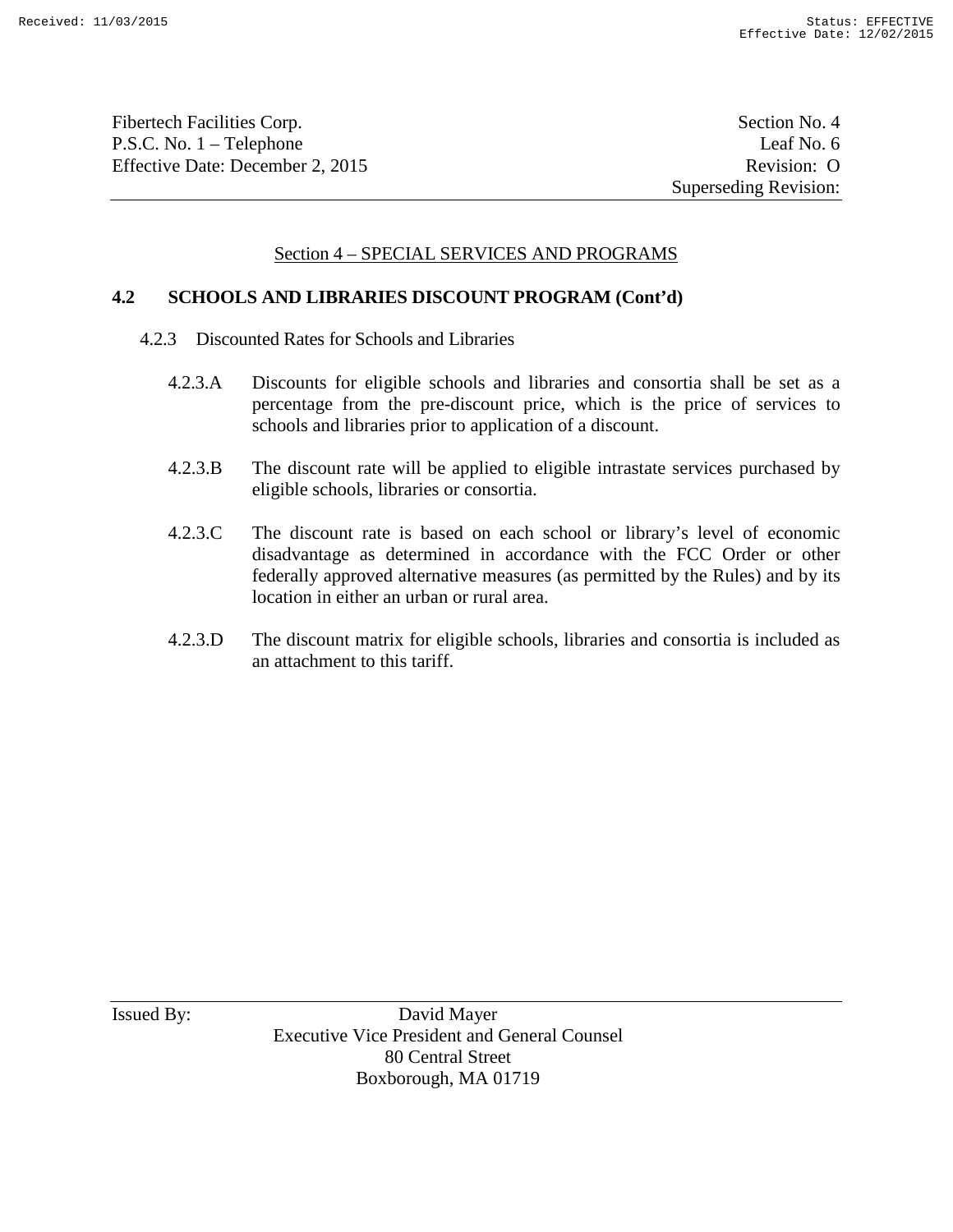Fibertech Facilities Corp. Section No. 4 P.S.C. No. 1 – Telephone Leaf No. 7 Effective Date: December 2, 2015 Revision: O

Superseding Revision:

### Section 4 – SPECIAL SERVICES AND PROGRAMS

#### **4.3 HEALTH CARE PROVIDERS SUPPORT PROGRAM**

#### 4.3.1 General

The purpose of the Health Care Providers Support Program is to enable public and non-profit rural health care providers to have access to telecommunications services necessary for the provision of health care services at rates comparable to those paid for similar services in urban areas. The Health Care Providers Support Program offers eligible public and non-profit health care providers located in rural areas reduced rates for Company intrastate services, available in this Tariff. Such services must be purchased in accordance with the Rules adopted by the Federal Communications Commission (FCC) in its Universal Service Order 97-157, issued May 8, 1997 and the New York State Public Service Commission in its Order in Cases 94-C-0095 and 28425, issued November 4, 1997. The FCC Rules are codified at 47 Code of Federal Regulation (C.F.R.) 54.601 et. seq., and any amendments made thereto.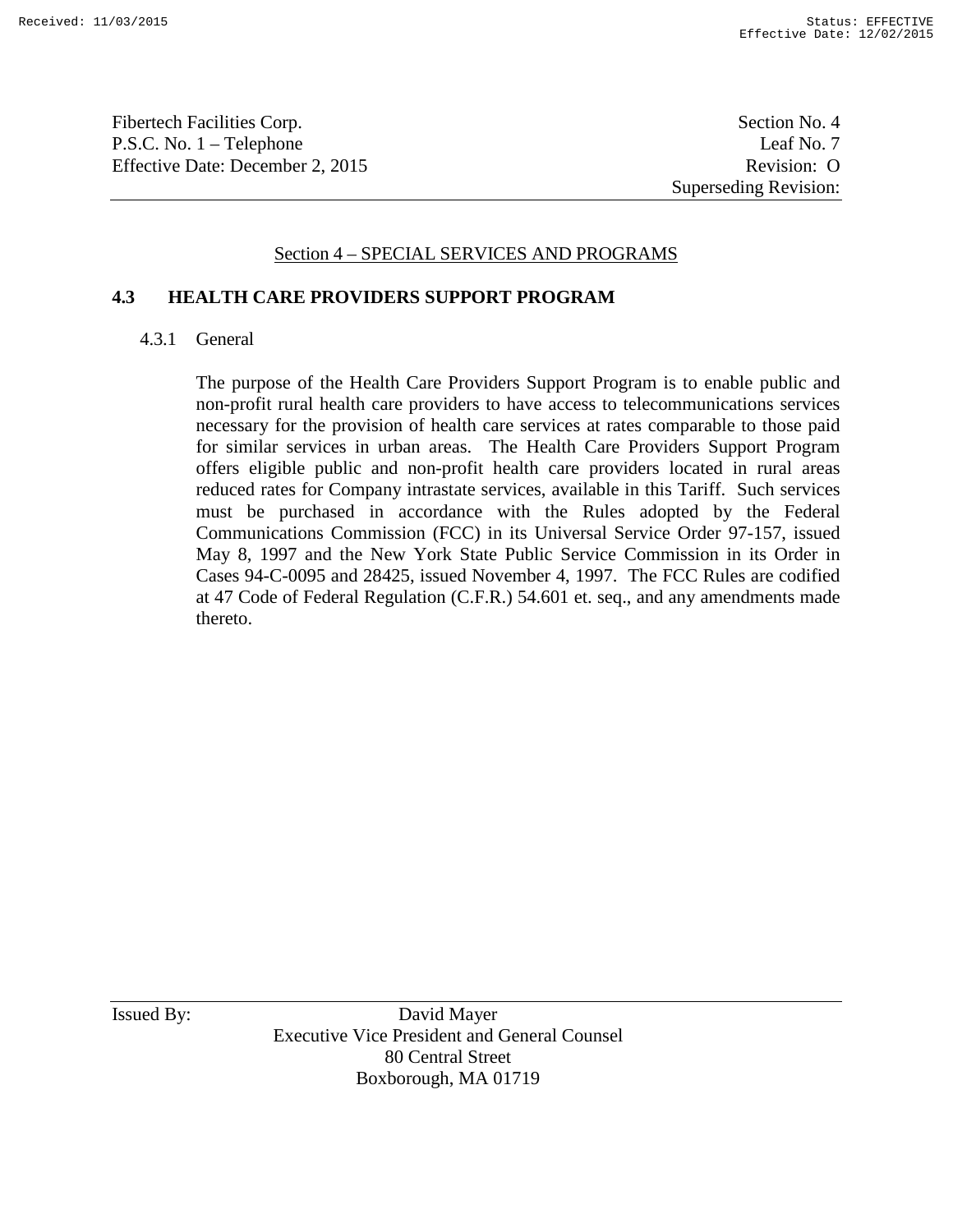Fibertech Facilities Corp. Section No. 4 P.S.C. No. 1 – Telephone Leaf No. 8 Effective Date: December 2, 2015 Revision: O

## Section 4 – SPECIAL SERVICES AND PROGRAMS

### **4.3 HEALTH CARE PROVIDERS SUPPORT PROGRAM (Cont'd)**

- 4.3.2 Regulations
	- 4.3.2.A To be eligible for the reduced rates, rural health care providers are required to comply with the terms and conditions set forth in the FCC Rules.
	- 4.3.2.B Reduced rates are available only to the extent that they are funded by the federal universal service fund.
	- 4.3.2.C Eligible rural health care providers may aggregate demand with other entities to create a consortium. Universal service support shall apply only to the portion of eligible services used by an eligible health care provider.
	- 4.3.2.D Responsibility of eligible health care providers
		- 4.3.2.D.1 Rural health care providers and consortia shall participate in a competitive bidding process for all services eligible for reduced rates in accordance with any state and local procurement rules.
		- 4.3.2.D.2 Rural health care providers and consortia shall submit requests for services to the program Administrator, as designated by the FCC, and follow established procedures.
		- 4.3.2.D.3 Services requested must be used for purposes related to the provision of health care services or instruction that the health care provider is legally authorized to provide under the law.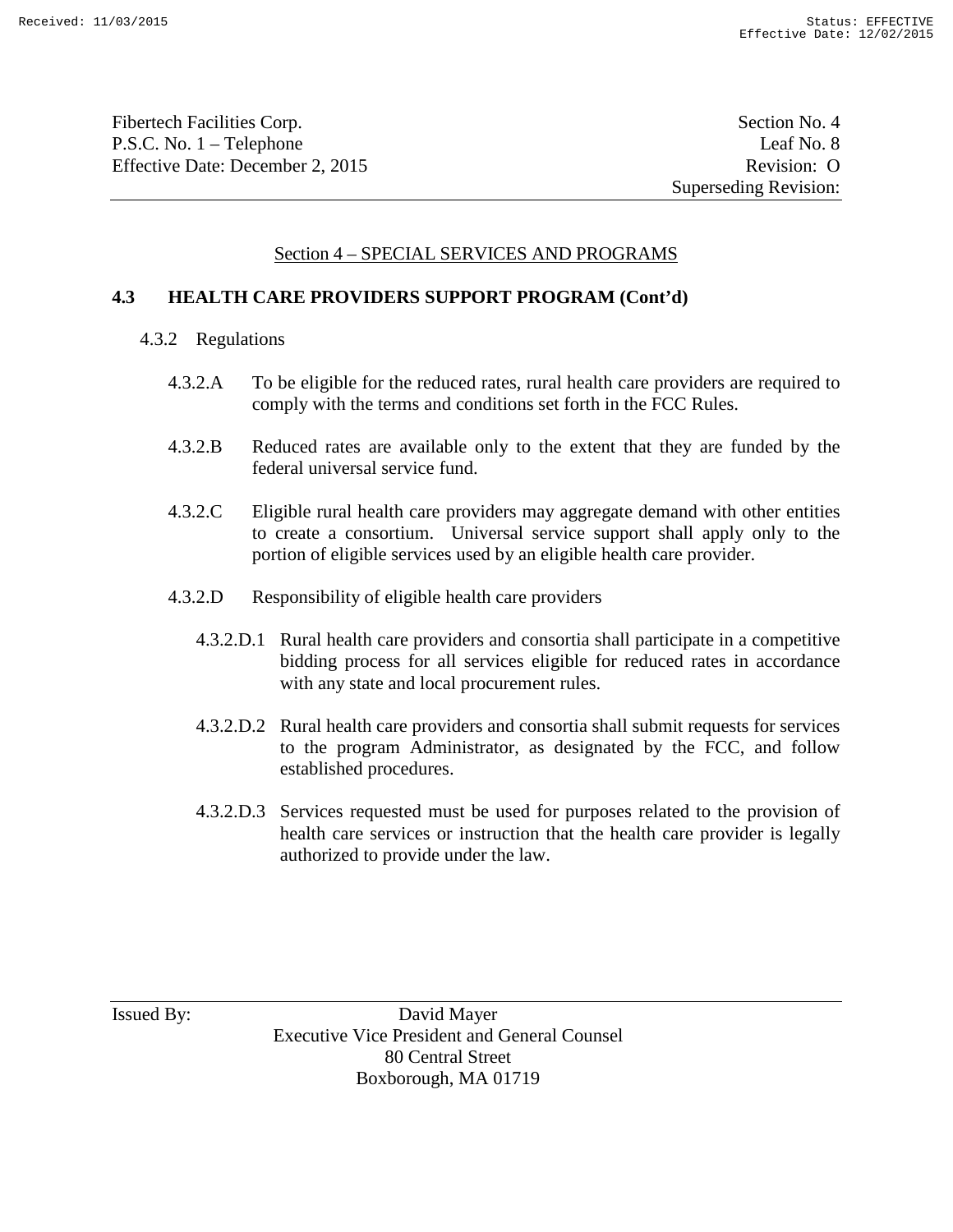Fibertech Facilities Corp. Section No. 4 P.S.C. No. 1 – Telephone Leaf No. 9 Effective Date: December 2, 2015 Revision: O

## Section 4 – SPECIAL SERVICES AND PROGRAMS

### **4.3 HEALTH CARE PROVIDERS SUPPORT PROGRAM (Cont'd)**

- 4.3.2 Regulations (Cont'd)
	- 4.3.2.D Responsibility of eligible health care providers (Cont'd)
		- 4.3.2.D.4 A health care provider that cannot obtain toll free access to an Internet Service Provider and who is eligible for support for limited toll-free access under the Rules must certify that it lacks toll-free Internet access and that it is an eligible health care provider.
		- 4.3.2.D.5 Services cannot be sold, resold or transferred in consideration for money or any other thing of value.
	- 4.3.2.E Responsibility of the Company
		- 4.3.2.E.1 The Company shall offer the rates and charges to eligible health care providers to the extent that facilities and services are available and offered in the tariffs specified in 4.3.1 preceding.
		- 4.3.2.E.2 The Company shall offer services to eligible rural health care providers and consortia at prices no higher than the highest urban rate as defined in the FCC Order and Rules.
		- 4.3.2.E.3 In competitive bidding situations, where specific flexible pricing arrangements are allowed, the Company may offer flexible pricing (to determine the reduced rate) subject to New York State Public Service Commission approval.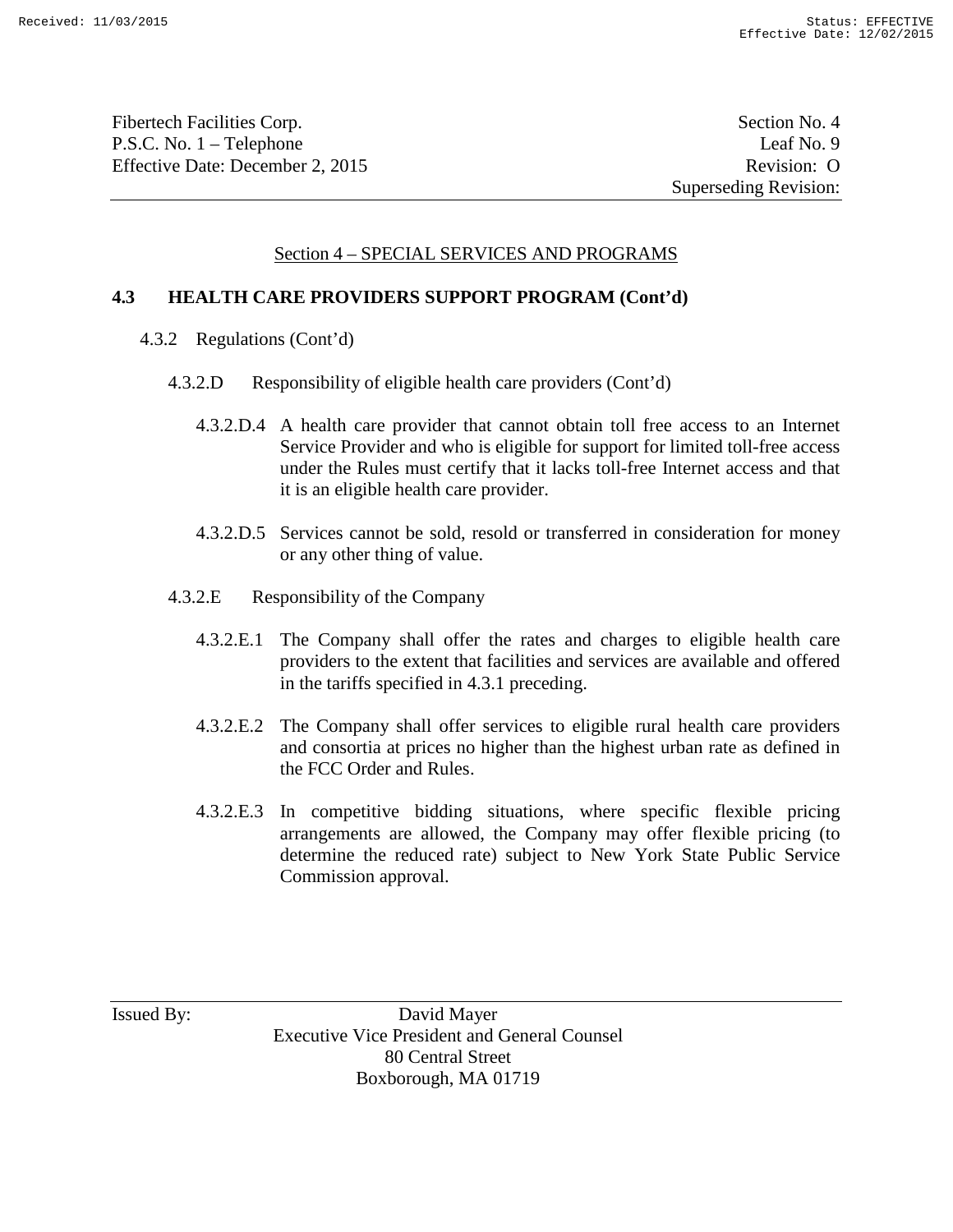Fibertech Facilities Corp. Section No. 4 P.S.C. No. 1 – Telephone Leaf No. 10 Effective Date: December 2, 2015 Revision: O

## Section 4 – SPECIAL SERVICES AND PROGRAMS

### **4.3 HEALTH CARE PROVIDERS SUPPORT PROGRAM (Cont'd)**

4.3.3 Rates and Charges

The following price adjustments will be available to eligible rural health care providers, except subparagraph c., which shall be available to all eligible health care providers, regardless of location;

- 4.3.3.A A reduced rate for telecommunications services, using a bandwidth capacity of up to 1.544 Mbps, not to exceed the highest tariffed or publicly available rate charged to a commercial customer for a similar service provided over the same distance in the nearest city in New York State with a population of at least 50,000.
- 4.3.3.B An exemption from some mileage charges for any telecommunications services, using a bandwith capacity of up to 1.544 Mbps, that is necessary for the provision of health care services. The exempted mileage includes the distance between the rural health care provider and the most distant perimeter of the nearest city in New York State with a population of 50,000 or more, less the standard urban distance, which is the maximum average diameter of all cities with population of 50,000 or more in the state.
- 4.3.3.C Each eligible health care provider that cannot obtain toll-free access to an Internet service provider is entitled to receive toll charge credits for toll charges imposed for connecting to an Internet service provider as per the FCC Rules. Such toll charge credits are available pursuant to applicable toll tariffs.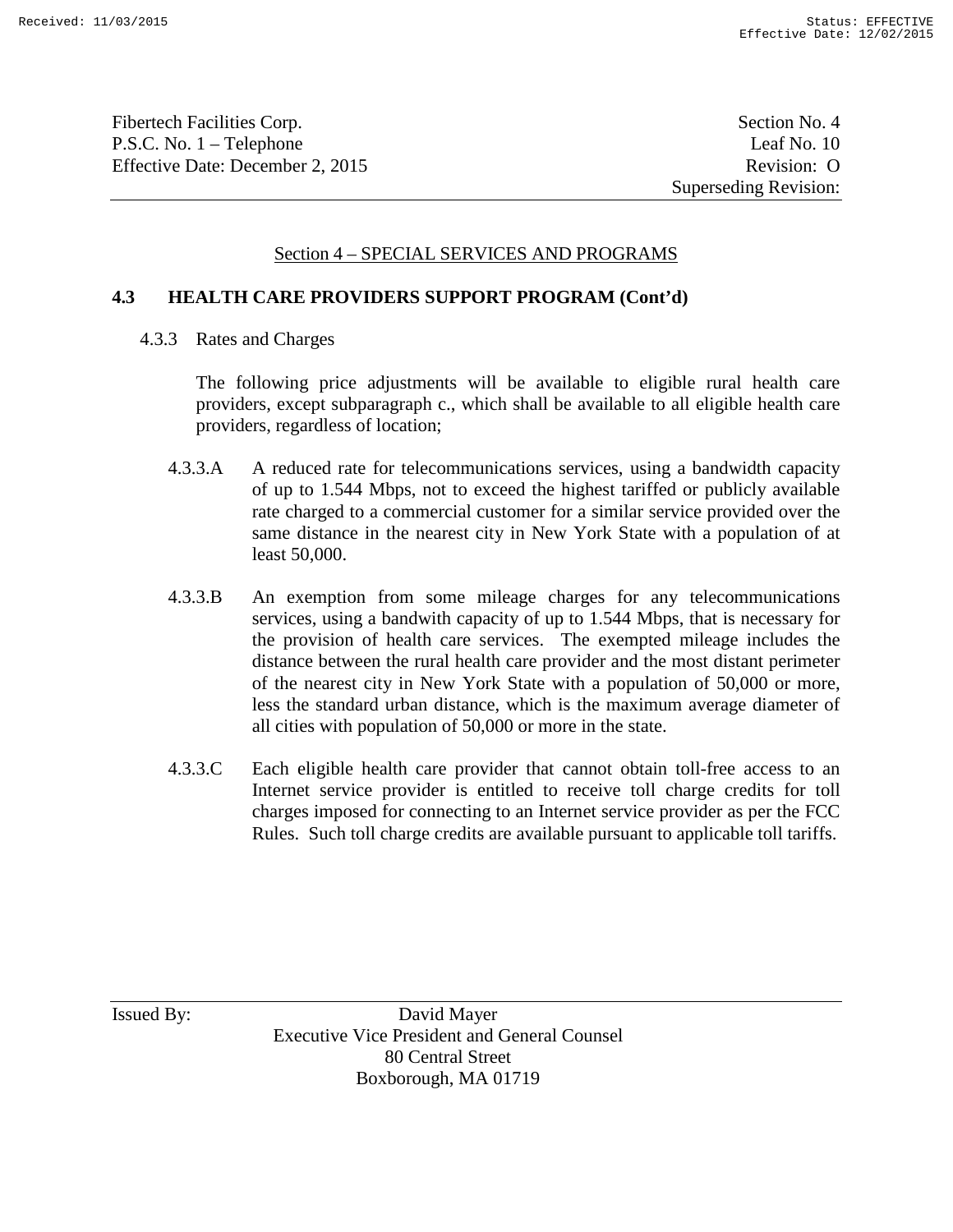Fibertech Facilities Corp. Section No. 4 P.S.C. No. 1 – Telephone Leaf No. 11 Effective Date: December 2, 2015 Revision: O

Superseding Revision:

### Section 4 – SPECIAL SERVICES AND PROGRAMS

#### **4.4 NEW YORK RELAY SERVICE**

4.4.1 General

The Company will provide access to a telephone relay center for New York Relay Service. The service permits telephone communications between hearing and/or speech impaired individuals who must use a Telecommunications Device for the Deaf (TDD) or a Teletypewriter (TTY) and individuals with normal hearing and speech. The Relay Service can be reached by dialing an 800 number. Specific 800 numbers have been designated for both impaired and non-impaired customers to use.

- 4.4.2 Regulations
	- 4.4.2.A Only intrastate calls can be completed using the New York Relay Service under the terms and conditions of this tariff.
	- 4.4.2.B Charges for calls placed through the Relay Service will be billed as if direct distance dialed (DDD) from the point of origination to the point of termination. The actual routing of the call does not affect billing.
	- 4.4.2.C Calls through the Relay Service may be billed to a third number only if that number is within New York State. Calls may also be billed to calling cards issued by the Company or other carriers who may choose to participate in this service.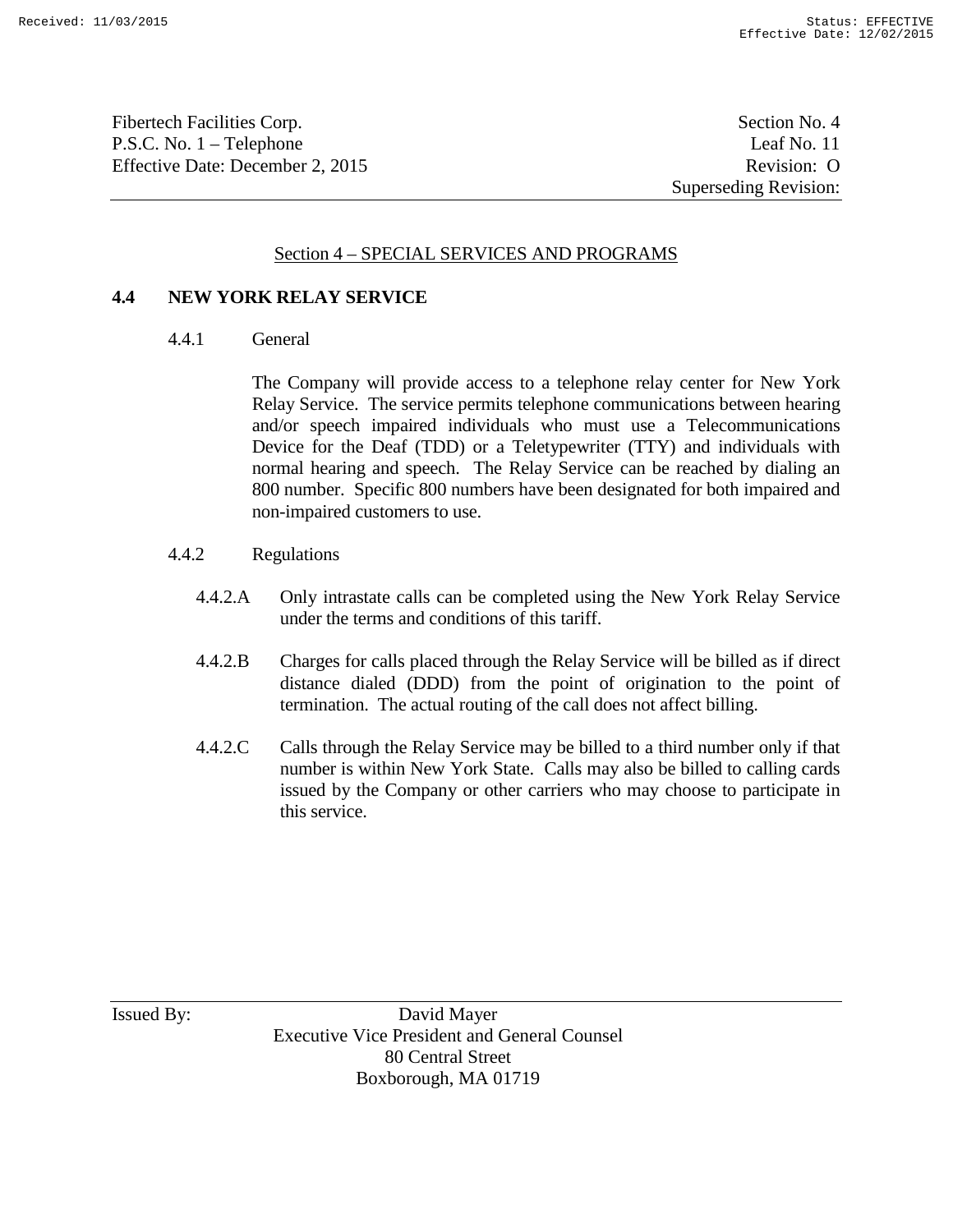Fibertech Facilities Corp. Section No. 4 P.S.C. No. 1 – Telephone Leaf No. 12 Effective Date: December 2, 2015 Revision: O

### Section 4 – SPECIAL SERVICES AND PROGRAMS

#### **4.4 NEW YORK RELAY SERVICE (Cont'd)**

- 4.4.2 Regulations (Cont'd)
	- 4.4.2.D The following calls may not be placed through the Relay Service:
		- 1. calls to informational recordings and group bridging service:
		- 2. calls to time or weather recorded messages;
		- 3. station sent paid calls from coin telephones; and
		- 4. operator-handled conference service and other teleconference calls.

#### 4.4.3 Liability

The Company contracts with an outside provider for the provision of this service. The outside provider has complete control over the provision of the service except for the facilities provided directly by the Company. In addition to other provisions of this Tariff dealing with liability, in the absence of gross negligence or willful misconduct on the part of the Company, the Company shall not be liable for and the customer, by using the service, agrees to release, defend and hold harmless for all damages, whether direct, incidental or consequential, whether suffered, made, instituted or asserted by the customer or by any other person, for any loss or destruction of any property, whatsoever whether covered by the customer or others, or for any personal injury to or death of, any person. Not withstanding any provision to the contrary, in no event shall the Company be liable for any special, incidental, consequential, exemplary or punitive damages of any nature whatsoever.